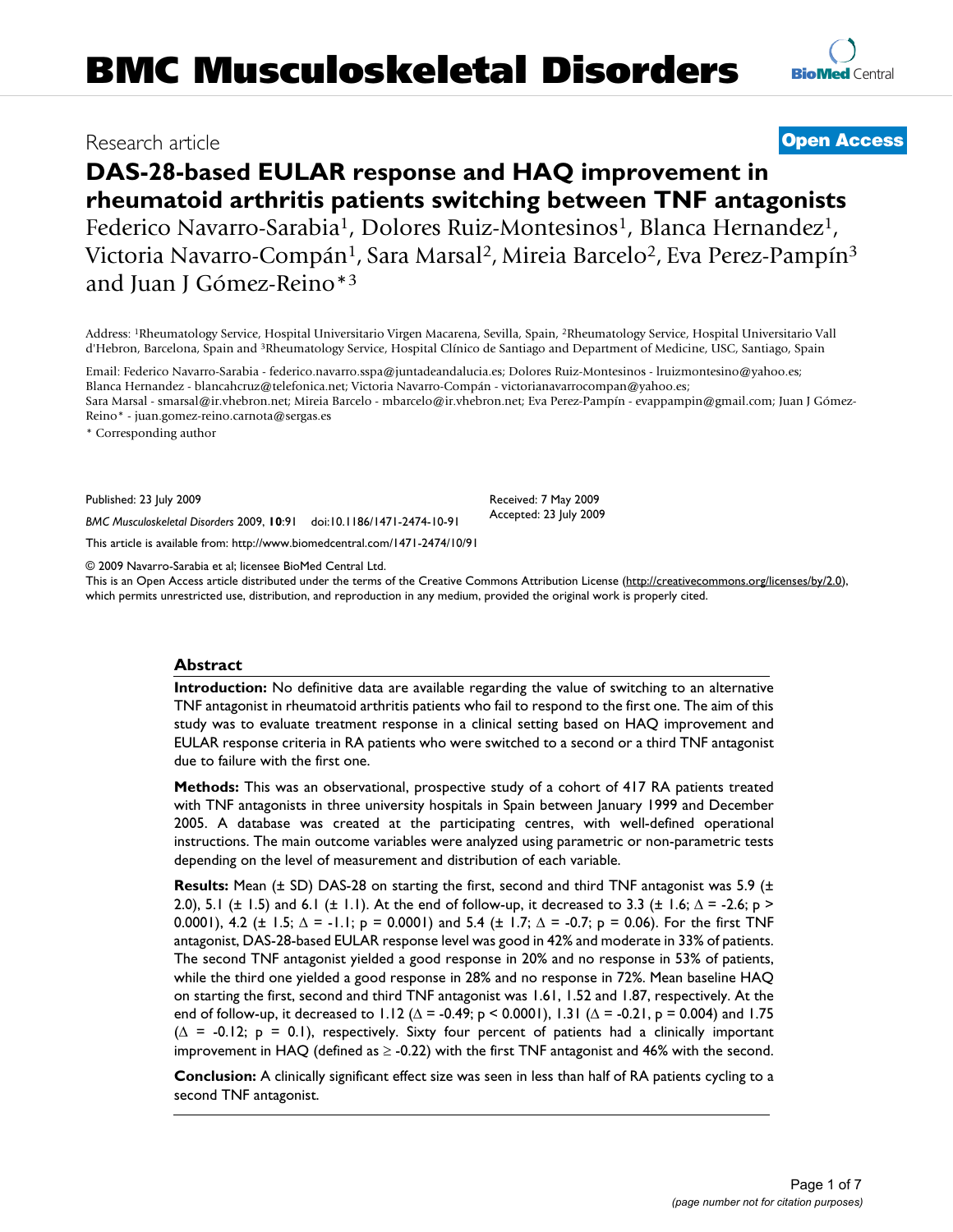# **Background**

Treatment with TNF antagonists has improved the outcome of rheumatoid arthritis (RA) patients [1]. In both early and established RA, two-thirds of patients achieve meaningful clinical responses, yet one-third do not respond. Additionally, a number of patients initially responding develop acquired drug resistance or gradual drug failure, and some have to discontinue the biologic treatment due to adverse events. Overall, the 3-year retention rate of TNF antagonists in RA is around 65% [2].

TNF antagonists as a group have similar efficacy in RA, although their effectiveness differs in other rheumatic diseases. Moreover, case series and nonrandomized, openlabel observational studies in RA indicate that some patients may fail to respond to one TNF inhibitor but will respond to another. This is partially supported by data showing that TNF antagonists differ in their pharmacokinetics and mechanisms of action [3]. Nevertheless, there are no definitive data regarding the value of switching between TNF antagonists. Another therapeutic option is to switch to a different class of biologic agent such as rituximab, tocilizumab or abatacept [4-6].

The aim of this study was to evaluate in a clinical setting the clinical response based on evaluation of HAQ and EULAR response criteria in RA patients with an insufficient response or loss of efficacy to the first TNF antagonist who were switched to a second or third one.

# **Methods**

This was an observational, prospective study of a cohort of 417 RA patients treated with TNF antagonists in three university hospitals in Spain between January 1999 and December 2005. A database was created at the participating centres, with well-defined operational instructions. Patients who had participated in clinical trials were excluded.

Patients had been systematically evaluated at the initiation of therapy and every three months thereafter. Patients switching between TNF antagonists or switching to rituximab were evaluated on starting therapy and every 3 months thereafter. Evaluations included painful and swollen joint counts, visual analogue scales of pain, global health assessment by the patient and the physician, ESR, C-reactive protein (CRP), Health Assessment Questionnaire (HAQ) and DAS-28 score. DAS-28-based EULAR response was estimated. Data on the reason for switching to a second TNF antagonist were recorded.

Descriptive statistics with central tendency and dispersion measures were calculated. The main outcome variables were analyzed using parametric or non-parametric tests depending on the level of measurement and distribution

of each variable. A p-value < 0.05 (two tailed) was considered significant. Survival analysis was performed using Kaplan-Meyer curves.

The study was conducted according to good clinical practice as applicable to epidemiological studies, which ensures that the design, implementation and communication of data are reliable, and that patients' rights, integrity and data confidentiality are protected. The study protocol was approved by the Ethics Committee of the Hospital Universitario Virgen Macarena which considered that informed consent was not required due to the retrospective nature of the analysis of anonymous data.

# **Results**

The initial TNF antagonist was infliximab (INF) in 238 cases (57%), etanercept (ETA) in 141 (34%), and adalimumab (ADA) in 38 (9%). Eighty-three patients had switched to a second TNF antagonist and 18 to a third TNF antagonist. Mean patient follow-up was 21.4 + 15.6 months, and TNF exposure was 443 patient-years for INF, 200.2 patient-years for ETA and 31.7 patient-years for ADA. Switching in 48 cases (58%) was due to inefficacy, in 24 cases (29%) to adverse events, and in 11 cases (13%) to other reasons, primarily the doctor's or patient's decision.

Relevant clinical data on the 417 patients (82% women) are presented in table 1. The mean age of patients starting their first TNF antagonist was  $53 \pm 13$  years, and mean disease duration was  $10.4 \pm 8.2$  years. Sixty-eight percent were RF positive and 74% presented erosions. Three hundred ninety-six patients (94%) received concomitant DMARD; 324 methotrexate (MTX), 33 leflunomide (LF) and 21 antimalarials. During follow up, 263 patients (63%) continued the first TNF antagonist, 83 (20%) switched to a second, and 18 (4%) to a third. Seventeen percent of patients received no other biologic after discontinuation. Forty-six patients treated with a second TNF antagonist had switched from INF or ADA to ETA, 25 from INF to ADA and 12 from ETA to ADA. Among patients treated with a third TNF antagonist, 12 had changed from ETA to ADA, 5 from ADA to ETA, and 1 from ETA to INF.

Mean DAS-28 on starting the first TNF antagonist was 5.9  $\pm$  2.0 and decreased to 3.3  $\pm$  1.6, at the end of follow-up. The improvement was statistically significant ( $\Delta$  = -2.6; p > 0.0001) for the whole group as well as for the three TNF antagonists considered independently. DAS-28 on starting the second TNF antagonist was  $5.1 \pm 1.5$  and decreased to 4.2  $\pm$  1.5 at the end of follow-up ( $\Delta$  = -1.1; p = 0.0001). DAS-28 on starting the third TNF antagonist was  $6.1 \pm 1.1$  and decreased to  $5.4 \pm 1.7$  at the end of follow-up ( $\Delta$  = -0.7; p = 0.06). The results are shown in table 2.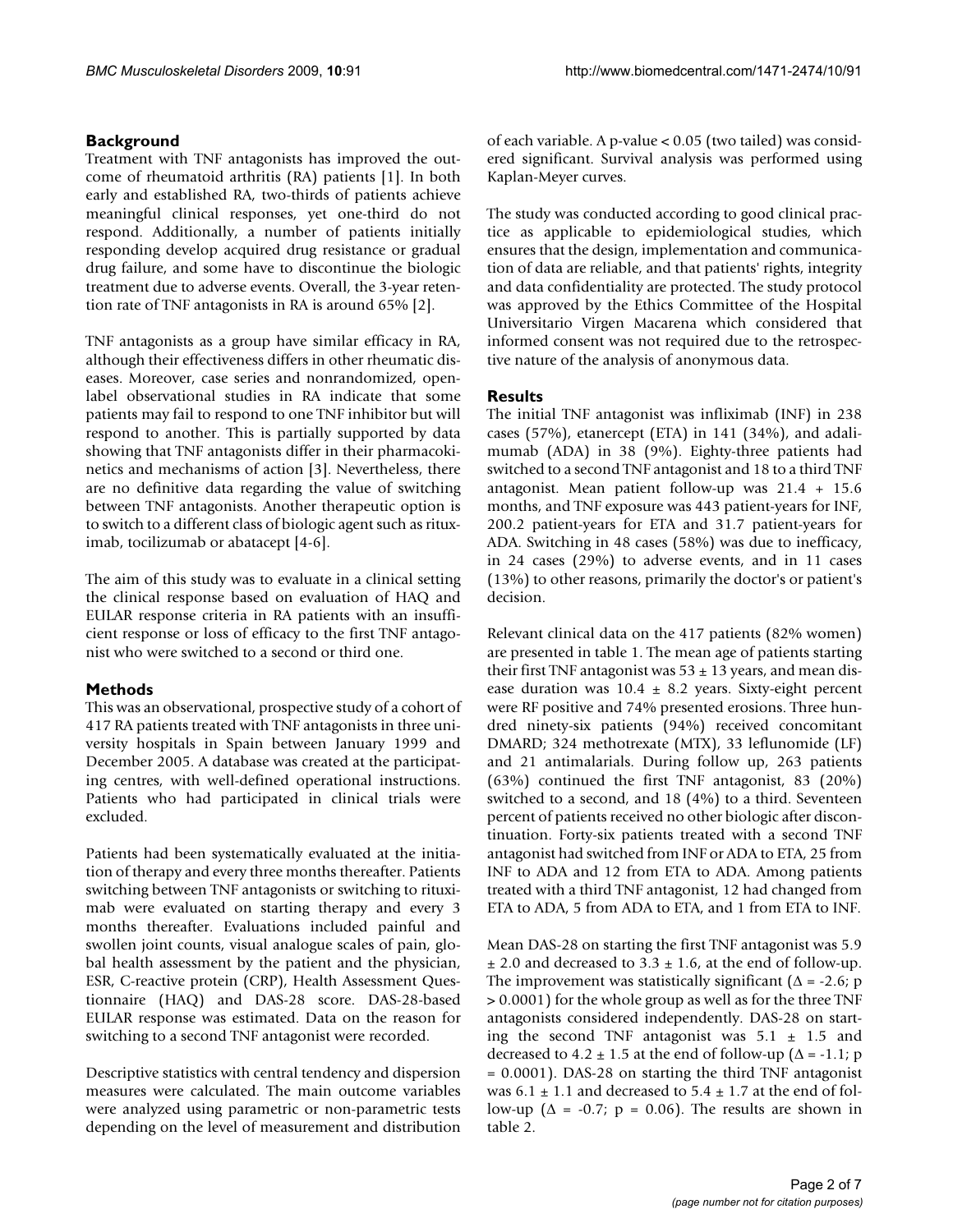|                             | 1st TNF antagonist (417) | 2nd TNF antagonist (83) | 3rd TNF antagonist (18) |  |
|-----------------------------|--------------------------|-------------------------|-------------------------|--|
| Age, years (SD)             | $53 \pm 13$              | $52 \pm 12$             | $44 \pm 11$             |  |
| Gender (F)                  | 342 (82%)                | 68(82%)                 | 17(94%)                 |  |
| Disease duration years (SD) | $10.4 (\pm 8.2)$         | $10 (\pm 8)$            | $11(\pm 8)$             |  |
| RF positive, %              | 68%                      | 69%                     | 61%                     |  |
| Radiographic erosions, %    | 74%                      | 79%                     | 94%                     |  |
| Concomitant DMARD, %        | 94%                      | 94%                     | 100%                    |  |
| Methotrexate                | 78%                      | 71%                     | 50%                     |  |
| Leflunomide                 | 8%                       | 2%                      | 17%                     |  |
| Antimalarial                | 5%                       | 4%                      | 5%                      |  |
| Oral glucocorticoids, %     | 83%                      | 83%                     | 51%                     |  |
| Adalimumab, n               | 38                       | 36                      | 2                       |  |
| Etanercept, n               | 4                        | 46                      | 5                       |  |
| Infliximab, n               | 238                      |                         |                         |  |

**Table 1: Characteristics of patients switching between TNF antagonists**

The DAS-28-based EULAR response level for the first TNF antagonist was good in 42% of patients and moderate in 33%. For the second anti-TNF, good response was achieved in 20% of cases and 53% failed to respond. For the third TNF antagonist, 26% of cases had a good response and 72% failed to respond (Table 2). Response to the second TNF antagonist did not differ significantly  $(p = 0.5)$  by the reason for switching (Table 3).

HAQ improved significantly (Table 2) with use of the first TNF antagonist, with a mean baseline score of 1.61 and final score of 1.12 ( $\Delta$  = -0.49; p < 0.0001), with 64% of patients showing an improvement  $\geq -0.22$ . Improvement was not significantly different with the three biologics. For the second TNF antagonist, mean initial and final HAQ were 1.52 and 1.31, respectively ( $\Delta$  = -0.21, p < 0.004), with 46% of patients showing an improvement  $\geq$  -0.22. For the third TNF antagonist, HAQ scores were 1.87 and 1.75 at the initial and final evaluation, respectively  $(\Delta = -\frac{1}{2})$  $0.12$ ;  $p = 0.1$ ). The mean cumulative change in HAQ from pre-treatment with the first TNF antagonist is depicted in figure 1.

Retention rates with the first TNF antagonist were 80%, 62%, 53% and 34% at 12, 24, 36 and 60 months, respectively. No significant differences were found among the three drugs ( $p = 0.1$ ). The reasons for discontinuation were inefficacy (40%), adverse events (40%) and other (20%). Retention rates with the second TNF antagonist were 70%, 60% and 47% at 12, 24 and 36 months, respectively. Twenty-five patients discontinued the biologic, most commonly due to inefficacy (77%). Only 9 of the 18 patients switching to a third TNF antagonist retained the biologic at 6 months. Six stopped the biologic due to inefficacy.

Fifty-four patients had a severe adverse event during treatment with the first TNF antagonist. Infusion reaction was the most frequent adverse event, occurring in 16 patients treated with INF, followed by urticaria or severe skin rash in 9 patients, and upper respiratory tract infection in 8. Other less frequent adverse events were congestive heart failure, tuberculosis, herpes zoster infection, acute pancreatitis, cutaneous vasculitis and lupus-like syndrome. Seven patients had severe adverse events while treated with the second TNF antagonist (Table 4).

## **Discussion**

In the present study we describe relevant outcomes in clinical practice in RA patients failing to respond to one TNF antagonist and switching to another, in comparison with RA patients who retain the first antagonist. Our data show that a number of patients switching between TNF antagonists may attain a significant response, yet a large propor-

**Table 2: Improvement in DAS 28 and HAQ, and DAS-28-based EULAR response in patients switching between TNF antagonists**

|                      |         |         | 1st TNF antagonist |          |         | 2nd TNF antagonist |         |         |         | 3rd TNF antagonist |         |      |
|----------------------|---------|---------|--------------------|----------|---------|--------------------|---------|---------|---------|--------------------|---------|------|
|                      | Initial | Final   | Δ                  | D        | Initial | Final              | Δ       |         | Initial | Final              | Δ       | Þ    |
| <b>DAS-28</b>        | 5.9     | 3.3     | $-2.6$             | < 0.0001 | 5. I    | 4.2                | -1.1    | 0.0001  | 6.1     | 5.4                | $-0.7$  | 0.06 |
| <b>HAO</b>           | ا 6. ا  | 1.12    | $-0.49$            | < 0.0001 | 1.52    | I.3 I              | $-0.21$ | < 0.004 | 1.87    | l.75               | $-0.12$ | 0.1  |
| Good $(\%)^*$        |         | 174(42) |                    |          |         | 17(20)             |         |         |         | 5(28)              |         |      |
| Moderate $(\%)^*$    |         | 138(33) |                    |          |         | 20(27)             |         |         |         |                    |         |      |
| No response $(\%)^*$ |         | 105(25) |                    |          |         | 44(53)             |         |         |         | 13(72)             |         |      |

\* DAS-28-based EULAR response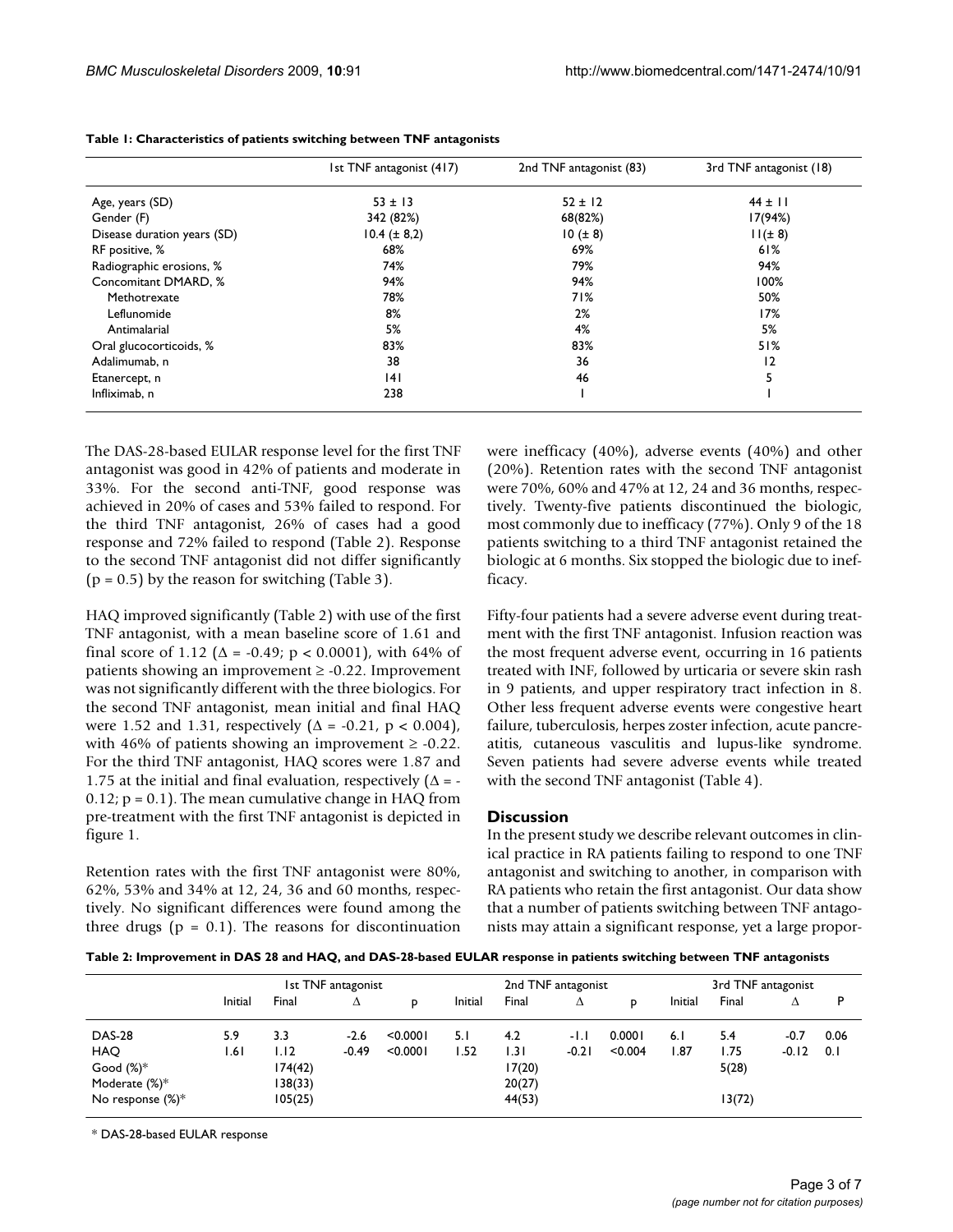|             | Inefficacy<br>N(%) | Adverse events<br>N(%) | Other reasons<br>N(%) |
|-------------|--------------------|------------------------|-----------------------|
| Good        | 10 (20)            | 6(25)                  | 1(10)                 |
| Moderate    | 12(25)             | 8(30)                  | 2(18)                 |
| No response | 26(55)             | 10(45)                 | 8(72)                 |

**Table 3: DAS-28-based EULAR response in patients switchingto a second TNF antagonist, by reason for switching**

tion of patients have marginal or no clinical improvement. Improvement is generally negligible in patients switching to a third biologic. Interestingly, patients switching to a third TNF antagonist were younger, more frequently female, and had a higher prevalence of erosions despite the fact that disease duration was similar to the other patients. This group probably represents a subset of patients with more severe disease which is resistant to these biologics.

Up to September 2008, there were 35 reports in the literature [7-42] on switching between TNF antagonists in RA patients who experience treatment failure. Twenty reports were based on observational studies, 10 on case series and 6 on prospective cohorts from biologic registries. Additionally there were 2 randomized clinical trials [8,11]: 1 double-blind and 1 open-label study. The two clinical trials demonstrate the efficacy of switching between TNF antagonists. On the whole, the numerous design limitations of the other studies limit their value. Nevertheless, the vast majority of them report on the favourable efficacy of switching, yet information on the effect size is largely unreported.



Figure 1

**Mean cumulative change in HAQ from starting therapy in patients with rheumatoid arthritis following cycling between TNF antagonists.**

Most patients included in previous publications were women (83%, range: 60–100), with an average age of 52 years (range: 32–68), and a disease duration of 12 years (range: 3–27). When reported at baseline, mean DAS was 5.6 (range: 2.4–6.8), and mean HAQ 1.7 (range: 1.5–1.9). This baseline information is no different from what was found in our study. Of note, few publications report on DAS-28 effect size, DAS-based EULAR response and HAQ improvement in patients switching between TNF antagonists in comparison with patients who retain the first antagonist. A value of -0.22 in HAQ is considered the minimum clinically important difference (MCID) in studies of responsiveness [43]. The size of improvement with the first TNF antagonist (-0.40) is within the range of what has been reported in clinical trials [44-46]. Two-thirds of patients treated with the first and less than half of those treated with the second TNF antagonist had a MCID in HAQ. Despite long-standing disease, HAQ improvement was parallel to DAS-28 improvement, a result that was unanticipated based on previous data [47].

Three studies [14,15,20] have described retention rates of a second TNF antagonist as a surrogate for effectiveness. Overall, the probability of retaining a second TNF antagonist was lower than retaining the first one. The probability was influenced by the reason for drug replacement, i.e. drug failure or adverse event. Interestingly, the reasons for stopping a second drug were related to the reasons for stopping the first drug [15]. Although the retention rate of a drug can be taken as a reasonable indicator of its effectiveness, parameters other than efficacy and safety, such as co-morbidity, co-medications, costs, availability of other therapies, patients' and physicians' expectations, and adherence to treatment could influence drug survival. In our study, retention rates of the second and third TNF antagonists were within the boundaries of what other authors have reported, suggesting that these rates are consistently found in clinical practice. Herein, we show that lack of response to a first TNF antagonist does not predict the response to a second one, yet the efficacy of a second TNF antagonist is inferior to that of the first.

# **Conclusion**

A significant treatment effect size with a second TNF antagonist in RA patients failing to respond to the first one is limited to less than half of those treated. Furthermore, RA patients who are refractory to TNF-antagonist treatment have a poorer response to rituximab, abatacept and tocilizumab than patients who are naive to biological drugs. Evidence that the efficacy of cycling between TNF antagonists is similar or superior to switching to the new biologics is largely missing. The results reported by other authors [48] as well as those of our own study suggest that this may not be the case.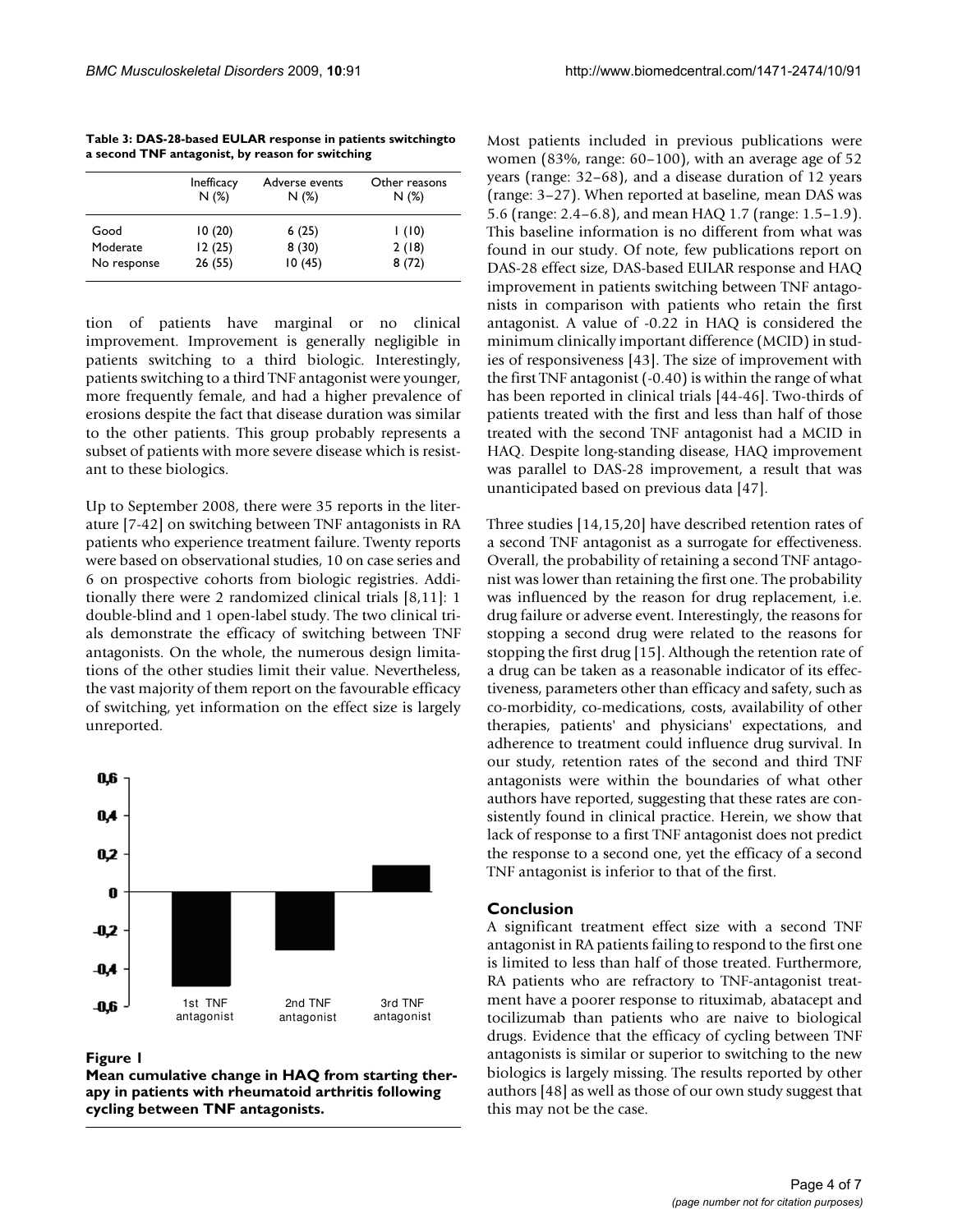|                              | 1st TNF antagonist<br>$(n = 417)$ | 2nd TNF antagonist<br>$(n = 83)$ | 3rd TNF antagonist<br>$(n = 18)$ |  |
|------------------------------|-----------------------------------|----------------------------------|----------------------------------|--|
| Upper respiratory infections | 8                                 |                                  |                                  |  |
| Urticaria                    |                                   |                                  |                                  |  |
| Systemic lupus erythematosus |                                   |                                  |                                  |  |
| Herpes zoster                |                                   |                                  |                                  |  |
| Rash                         |                                   |                                  |                                  |  |
| Tuberculosis                 |                                   |                                  |                                  |  |
| Infusion reactions           | 16                                |                                  |                                  |  |
| Cardiac insufficiency        |                                   |                                  |                                  |  |
| Acute pancreatitis           |                                   |                                  |                                  |  |
| Cutaneous vasculitis         |                                   |                                  |                                  |  |
| Erythema                     |                                   |                                  |                                  |  |
| Infectious arthritis         |                                   |                                  |                                  |  |
| Leukopenia                   |                                   |                                  |                                  |  |

**Table 4: Serious adverse events occurring in patients switching between TNF antagonists**

## **Abbreviations**

ADA: Adalimumab; DAS: Disease Activity Score; ETA: Etanercept; EULAR: European League Against Rheumatism; HAQ: Health Assessment Questionnaire; INF: Infliximab; LF: Leflunomide; MCID: Minimum Clinically Important Difference; MTX: Methotrexate; RA: Rheumatoid Arthritis; TNF: Tumor Necrosis Factor.

#### **Competing interests**

DRM, BH, VNC, SM and MB declare that they have no competing interests. FNS and JJGR have participated in Advisory Boards and received lecture fees from Abbott, Bristol-Mayer-Squib, Roche, Schering-Plough and Wyeth.

## **Authors' contributions**

FNS and JJGR conceived, designed and coordinated the study, and prepared the draft of the manuscript. DRM, VNC, SM and MB collected the data and reviewed the data analyses. BH performed the statistical analysis and contributed to the design of the study. All authors read and approved the final manuscript.

## **Acknowledgements**

The study was partially funded by a grant of BMS, Spain, and by RETICS Program, RD08/0075 (RIER) from the Instituto de Salud Carlos III (ISCIII), within the VI PN de I+D+I 2008–2011.

#### **References**

- 1. Keystone EC: **Strategies to control disease in rheumatoid arthritis with tumor necrosis factor antagonists–an opportunity to improve outcomes.** *Nature Clin Pract Rheumatol* 2006, **2:**594-601.
- 2. Carmona L, Gómez-Reino JJ, BIOBADASER Group: **[Survival of](http://www.ncbi.nlm.nih.gov/entrez/query.fcgi?cmd=Retrieve&db=PubMed&dopt=Abstract&list_uids=16620398) [TNF antagonists in spondylarthritis is better than in rheu](http://www.ncbi.nlm.nih.gov/entrez/query.fcgi?cmd=Retrieve&db=PubMed&dopt=Abstract&list_uids=16620398)matoid arthritis. Data from the Spanish registry BIOBA-[DASER.](http://www.ncbi.nlm.nih.gov/entrez/query.fcgi?cmd=Retrieve&db=PubMed&dopt=Abstract&list_uids=16620398)** *Arthritis Res Ther* 2006, **8:**R72.
- 3. Tracey D, Klareskog L, Sasso EH, Salfeld JG, Tak PP: **[Tumor necro](http://www.ncbi.nlm.nih.gov/entrez/query.fcgi?cmd=Retrieve&db=PubMed&dopt=Abstract&list_uids=18155297)[sis factor antagonist mechanisms of action: a comprehensive](http://www.ncbi.nlm.nih.gov/entrez/query.fcgi?cmd=Retrieve&db=PubMed&dopt=Abstract&list_uids=18155297) [review.](http://www.ncbi.nlm.nih.gov/entrez/query.fcgi?cmd=Retrieve&db=PubMed&dopt=Abstract&list_uids=18155297)** *Pharmacol Ther* 2008, **117:**244-279.
- 4. Cohen SB, Emery P, Greenwald MW, Dougados M, Furie RA, Genovese MC, Keystone EC, Loveless JE, Burmester GR, Cravets MW, Hessey EW, Shaw T, Totoritis MC: **[Rituximab for rheumatoid](http://www.ncbi.nlm.nih.gov/entrez/query.fcgi?cmd=Retrieve&db=PubMed&dopt=Abstract&list_uids=16947627) [arthritis refractory to anti-tumor necrosis factor therapy:](http://www.ncbi.nlm.nih.gov/entrez/query.fcgi?cmd=Retrieve&db=PubMed&dopt=Abstract&list_uids=16947627)**

**[Results of a multicenter, randomized, double-blind, placebo](http://www.ncbi.nlm.nih.gov/entrez/query.fcgi?cmd=Retrieve&db=PubMed&dopt=Abstract&list_uids=16947627)controlled, Phase III trial evaluating primary efficacy and [safety at twenty-four weeks.](http://www.ncbi.nlm.nih.gov/entrez/query.fcgi?cmd=Retrieve&db=PubMed&dopt=Abstract&list_uids=16947627)** *Arthritis Rheum* 2006, **54:**2793-2806.

- 5. Emery P, Keystone E, Tony HP, Cantagrel A, van Vollenhoven R, Sanchez A, Alecock E, Lee J, Kremer J: **[IL-6 receptor inhibition](http://www.ncbi.nlm.nih.gov/entrez/query.fcgi?cmd=Retrieve&db=PubMed&dopt=Abstract&list_uids=18625622) [with tocilizumab improves treatment outcomes in patients](http://www.ncbi.nlm.nih.gov/entrez/query.fcgi?cmd=Retrieve&db=PubMed&dopt=Abstract&list_uids=18625622) with rheumatoid arthritis refractory to anti-tumour necrosis factor biologicals: results from a 24-week multicentre ran[domised placebo-controlled trial.](http://www.ncbi.nlm.nih.gov/entrez/query.fcgi?cmd=Retrieve&db=PubMed&dopt=Abstract&list_uids=18625622)** *Ann Rheum Dis* 2008, **67:**1516-23.
- 6. Genovese MC, Schiff M, Luggen M, Becker JC, Aranda R, Teng J, Li T, Schmidely N, Le Bars M, Dougados M: **[Efficacy and safety of the](http://www.ncbi.nlm.nih.gov/entrez/query.fcgi?cmd=Retrieve&db=PubMed&dopt=Abstract&list_uids=17921185) [selective co-stimulation modulator abatacept following 2](http://www.ncbi.nlm.nih.gov/entrez/query.fcgi?cmd=Retrieve&db=PubMed&dopt=Abstract&list_uids=17921185) years of treatment in patients with rheumatoid arthritis and an inadequate response to anti-tumour necrosis factor ther[apy.](http://www.ncbi.nlm.nih.gov/entrez/query.fcgi?cmd=Retrieve&db=PubMed&dopt=Abstract&list_uids=17921185)** *Ann Rheum Dis* 2008, **67:**547-54.
- 7. Hyrich KL, Lunt M, Dixon WG, Watson KD, Symmons DP, BSR Biologics Register: **[Effects of switching between anti-TNF thera](http://www.ncbi.nlm.nih.gov/entrez/query.fcgi?cmd=Retrieve&db=PubMed&dopt=Abstract&list_uids=18420660)[pies on HAQ response in patients who do not respond to](http://www.ncbi.nlm.nih.gov/entrez/query.fcgi?cmd=Retrieve&db=PubMed&dopt=Abstract&list_uids=18420660) [their first anti-TNF drug.](http://www.ncbi.nlm.nih.gov/entrez/query.fcgi?cmd=Retrieve&db=PubMed&dopt=Abstract&list_uids=18420660)** *Rheumatology (Oxford)* 2008, **47:**1000-5.
- 8. Smolen J, Kay J, Doyle MK, Landewe R, Matteson EL, Wollenhaupt J, Gaylis N, Murphy F, Neal J, Zamani O, Zhou Y, Visvanathan S, Hsia EC, Rahman MU: **Golimumab, a new human anti-TNF-alpha monoclonal antibody, subcutaneously administered every 4 weeks in patients with active rheumatoid arthritis who were previously treated with anti-TNF-alpha agent(s): Results of the randomized double-blind, placebo-c (sic) [abstract].** *Ann Rheum Dis* 2008, **67(suppl II):**50.
- 9. Karlsson JA, Kristensen LE, Kapetanovic MC, Gulfe A, Saxne T, Geborek P: **[Treatment response to a second or third TNF](http://www.ncbi.nlm.nih.gov/entrez/query.fcgi?cmd=Retrieve&db=PubMed&dopt=Abstract&list_uids=18304941)[inhibitor in RA: results from the South Swedish Arthritis](http://www.ncbi.nlm.nih.gov/entrez/query.fcgi?cmd=Retrieve&db=PubMed&dopt=Abstract&list_uids=18304941) [Treatment Group Register.](http://www.ncbi.nlm.nih.gov/entrez/query.fcgi?cmd=Retrieve&db=PubMed&dopt=Abstract&list_uids=18304941)** *Rheumatology (Oxford)* 2008, **47:**507-513.
- 10. Blom M, Kievit W, Fransen J, Kuper IH, Laar M van der, de Rooj D, de Gendt C, Jansen TL: **Effectiveness of a switch to a second anti-TNF-**α **in primary nonresponders, secondary nonresponders and failure due to adverse events. [abstract].** *Arthritis Rheum* 2007, **56(suppl):**S165.
- 11. Furst DE, Gaylis N, Bray V, Olech E, Yocum D, Ritter J, Weisman M, Wallace DJ, Crues J, Khanna D, Eckel G, Yeilding N, Callegari P, Visvanathan S, Rojas J, Hegedus R, George L, Mamun K, Gilmer K, Troum O: **[Open-label, pilot protocol of patients with rheumatoid](http://www.ncbi.nlm.nih.gov/entrez/query.fcgi?cmd=Retrieve&db=PubMed&dopt=Abstract&list_uids=17412737) [arthritis who switch to infliximab after an incomplete](http://www.ncbi.nlm.nih.gov/entrez/query.fcgi?cmd=Retrieve&db=PubMed&dopt=Abstract&list_uids=17412737) [response to etanercept: The OPPOSITE study.](http://www.ncbi.nlm.nih.gov/entrez/query.fcgi?cmd=Retrieve&db=PubMed&dopt=Abstract&list_uids=17412737)** *Ann Rheum Dis* 2007, **66:**893-9.
- 12. Finckh A, Ciurea A, Brulhart L, Kyburz D, Möller B, Dehler S, Revaz S, Dudler J, Gabay C: **[Anti-tumor necrosis factor alpha switch](http://www.ncbi.nlm.nih.gov/entrez/query.fcgi?cmd=Retrieve&db=PubMed&dopt=Abstract&list_uids=15077278)[ing in rheumatoid arthritis and juvenile chronic arthritis.](http://www.ncbi.nlm.nih.gov/entrez/query.fcgi?cmd=Retrieve&db=PubMed&dopt=Abstract&list_uids=15077278)** *Arthritis Rheum* 2004, **51:**301-2.
- Buch MH, Bingham SJ, Bejarano V, Bryer D, White J, Reece R, Quinn M, Emery P: **[Therapy of patients with rheumatoid arthritis:](http://www.ncbi.nlm.nih.gov/entrez/query.fcgi?cmd=Retrieve&db=PubMed&dopt=Abstract&list_uids=17394231)**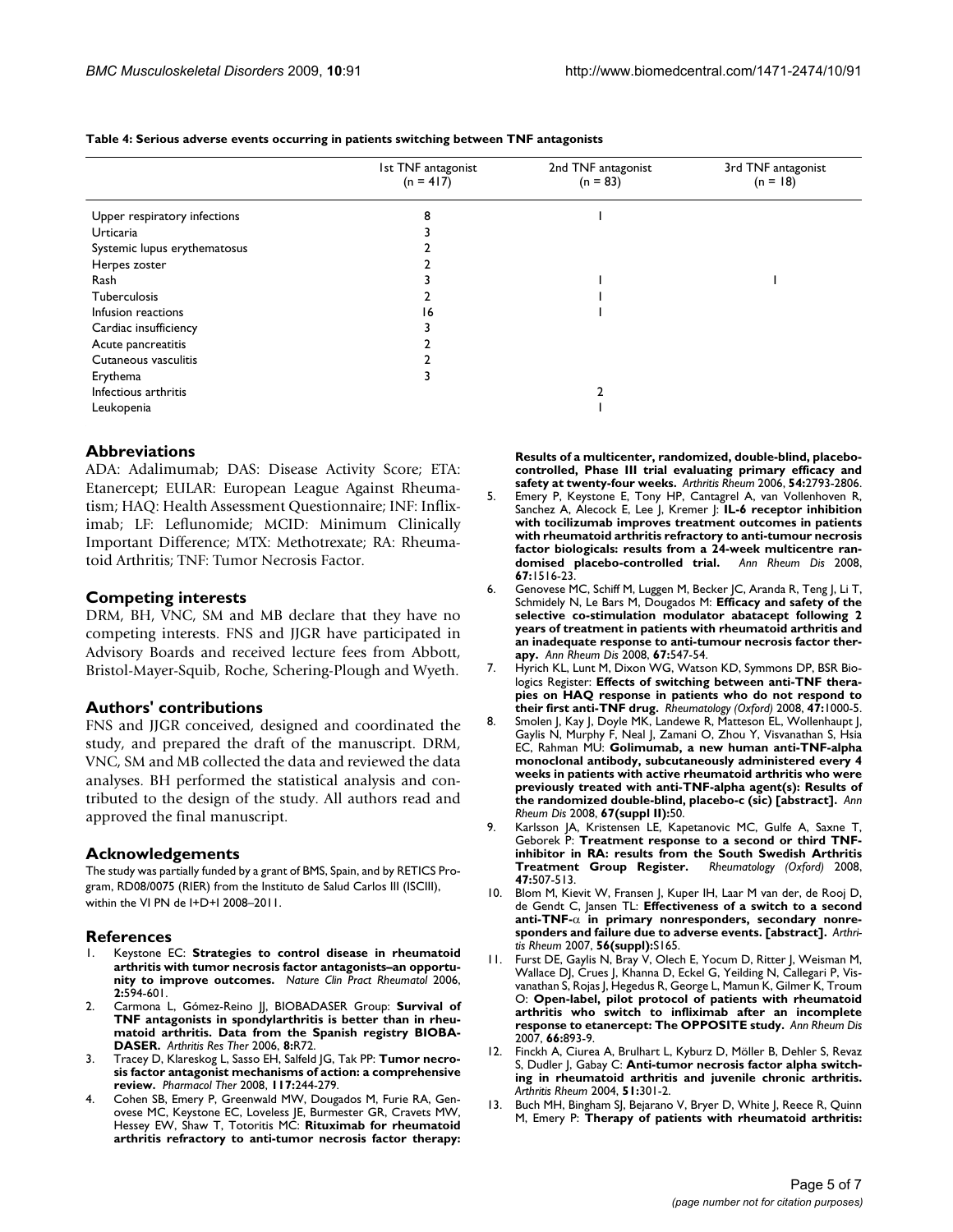**[outcome of infliximab failures switched to etanercept.](http://www.ncbi.nlm.nih.gov/entrez/query.fcgi?cmd=Retrieve&db=PubMed&dopt=Abstract&list_uids=17394231)** *Arthritis Rheum* 2007, **57:**448-53.

- 14. Conti F, Ceccarelli F, Marocchi E, Magrini L, Romana Spinelli F, Spadaro A, Scrivo R, Valesini G: **[Switching TNF{alpha} antagonists](http://www.ncbi.nlm.nih.gov/entrez/query.fcgi?cmd=Retrieve&db=PubMed&dopt=Abstract&list_uids=17613555) [in patients with ankylosing spondylitis and psoriatic arthritis:](http://www.ncbi.nlm.nih.gov/entrez/query.fcgi?cmd=Retrieve&db=PubMed&dopt=Abstract&list_uids=17613555) [an observational study over a five-year period.](http://www.ncbi.nlm.nih.gov/entrez/query.fcgi?cmd=Retrieve&db=PubMed&dopt=Abstract&list_uids=17613555)** *Ann Rheum Dis* 2007, **66:**1393-7.
- 15. Hjardem E, Ostergaard M, Pødenphant J, Tarp U, Andersen LS, Bing J, Peen E, Lindegaard HM, Ringsdal VS, Rødgaard A, Skøt J, Hansen A, Mogensen HH, Unkerskov J, Hetland ML: **[Do rheumatoid arthritis](http://www.ncbi.nlm.nih.gov/entrez/query.fcgi?cmd=Retrieve&db=PubMed&dopt=Abstract&list_uids=17389656) patients in clinical practice benefit from switching from inf[liximab to a second tumor necrosis factor alpha inhibitor?](http://www.ncbi.nlm.nih.gov/entrez/query.fcgi?cmd=Retrieve&db=PubMed&dopt=Abstract&list_uids=17389656)** *Ann Rheum Dis* 2007, **66:**1184-1189.
- 16. Hyrich KL, Lunt M, Watson KD, Symmons DP, Silman AJ: **[Outcomes](http://www.ncbi.nlm.nih.gov/entrez/query.fcgi?cmd=Retrieve&db=PubMed&dopt=Abstract&list_uids=17195186) [after switching from one anti-tumor necrosis factor alpha](http://www.ncbi.nlm.nih.gov/entrez/query.fcgi?cmd=Retrieve&db=PubMed&dopt=Abstract&list_uids=17195186) agent to a second anti-tumor necrosis factor alpha agent in patients with rheumatoid arthritis: results from a large UK [national cohort study.](http://www.ncbi.nlm.nih.gov/entrez/query.fcgi?cmd=Retrieve&db=PubMed&dopt=Abstract&list_uids=17195186)** *Arthritis Rheum* 2007, **56:**13-20.
- 17. Iannone F, Trotta F, Montecucco C, Giacomelli R, Galeazzi M, Matucci-Cerinic M, Ferri C, Cutolo M, Maria Bambara L, Triolo G, Ferraccioli G, Valentini G, Lapadula G, GISEA (Gruppo Italiano per lo Studio delle Early Arthritis): **[Etanercept maintains the clinical](http://www.ncbi.nlm.nih.gov/entrez/query.fcgi?cmd=Retrieve&db=PubMed&dopt=Abstract&list_uids=16837489) [benefit achieved by infliximab in patients with rheumatoid](http://www.ncbi.nlm.nih.gov/entrez/query.fcgi?cmd=Retrieve&db=PubMed&dopt=Abstract&list_uids=16837489) arthritis who discontinued infliximab because of side effects.** *Ann Rheum Dis* 2007, **66:**249-252.
- 18. Atzeni F, Sarzi-Puttini P, Antivalle M, Turiel M, Carrabba M: **Adalimumab in severe rheumatoid arthritis after failure of two anti-TNF agents: a prospective 1-year follow-up study of 15 patients.** *Ann Rheum Dis* 2006, **65(Suppl II):**630.
- 19. Bombardieri S, McKenna F, Drosos AA, Michel BA, Hartz D, Oezer U: **Efficacy and safety of adalimumab (HUMIRA®) in 899 patients with rheumatoid arthritis who previously failed etanercerpt and/or infliximab in clinical practice [abstract].** *Ann Rheum Dis* 2006, **65(Suppl II):**178.
- 20. Cantini F, Niccoli L, Benucci M, Chindamo D, Nannini C, Olivieri I, Padula A, Salvarini C: **[Switching from infliximab to once-weekly](http://www.ncbi.nlm.nih.gov/entrez/query.fcgi?cmd=Retrieve&db=PubMed&dopt=Abstract&list_uids=17013842) [administration of 50 mg etanercept in resistant or intolerant](http://www.ncbi.nlm.nih.gov/entrez/query.fcgi?cmd=Retrieve&db=PubMed&dopt=Abstract&list_uids=17013842) patients with ankylosing spondylitis: results of a fifty-four[week study.](http://www.ncbi.nlm.nih.gov/entrez/query.fcgi?cmd=Retrieve&db=PubMed&dopt=Abstract&list_uids=17013842)** *Arthritis Rheum* 2006, **55:**812-6.
- 21. Gomez-Reino JJ, Carmona L: **[Switching TNF antagonists in](http://www.ncbi.nlm.nih.gov/entrez/query.fcgi?cmd=Retrieve&db=PubMed&dopt=Abstract&list_uids=16507128) [patients with chronic arthritis: an observational study of 488](http://www.ncbi.nlm.nih.gov/entrez/query.fcgi?cmd=Retrieve&db=PubMed&dopt=Abstract&list_uids=16507128) [patients over a four-year period.](http://www.ncbi.nlm.nih.gov/entrez/query.fcgi?cmd=Retrieve&db=PubMed&dopt=Abstract&list_uids=16507128)** *Arthritis Res Ther* 2006, **8:**R29. Epub 2006 Jan 6
- 22. Nikas SN, Voulgari PV, Alamanos Y, Papadopoulos CG, Venetsanopoulou AI, Georgiadis AN, Drosos AA: **[Efficacy and safety of](http://www.ncbi.nlm.nih.gov/entrez/query.fcgi?cmd=Retrieve&db=PubMed&dopt=Abstract&list_uids=15975964) [switching from infliximab to adalimumab: a comparative](http://www.ncbi.nlm.nih.gov/entrez/query.fcgi?cmd=Retrieve&db=PubMed&dopt=Abstract&list_uids=15975964) [controlled study.](http://www.ncbi.nlm.nih.gov/entrez/query.fcgi?cmd=Retrieve&db=PubMed&dopt=Abstract&list_uids=15975964)** *Ann Rheum Dis* 2006, **65:**257-260.
- Solau-Gervais E, Laxenaire N, Cortet B, Dubucquoi S, Duquesnoy B, Flipo RM: **[Lack of efficacy of a third tumour necrosis factor](http://www.ncbi.nlm.nih.gov/entrez/query.fcgi?cmd=Retrieve&db=PubMed&dopt=Abstract&list_uids=16510526) [alpha antagonist after failure of a soluble receptor and a](http://www.ncbi.nlm.nih.gov/entrez/query.fcgi?cmd=Retrieve&db=PubMed&dopt=Abstract&list_uids=16510526) [monoclonal antibody.](http://www.ncbi.nlm.nih.gov/entrez/query.fcgi?cmd=Retrieve&db=PubMed&dopt=Abstract&list_uids=16510526)** *Rheumatology (Oxford)* 2006, **45:**1121-1124.
- 24. Bingham CO, Haraoui PB, Rigby WFC, Montalvo-Lugo V, Chon T: **Disease characteristics of patients with rheumatoid arthritis that failed to respond to infliximab and the response to etanercept therapy: preliminary data from EMBARK study.** *Ann Rheum Dis* 2005, **64(Suppl III):**172.
- 25. Bombardieri S, Ruiz AA, Fardellone P, Geusens P, McKenna F, Unnebrink K, Oezer U, Kary S, Kupper H, Burmester GR: **[Research in](http://www.ncbi.nlm.nih.gov/entrez/query.fcgi?cmd=Retrieve&db=PubMed&dopt=Abstract&list_uids=17504821) [Active Rheumatoid Arthritis \(ReAct\) Study Group Effective](http://www.ncbi.nlm.nih.gov/entrez/query.fcgi?cmd=Retrieve&db=PubMed&dopt=Abstract&list_uids=17504821)ness of adalimumab for rheumatoid arthritis in patients with [a history of TNF-antagonist therapy in clinical practice.](http://www.ncbi.nlm.nih.gov/entrez/query.fcgi?cmd=Retrieve&db=PubMed&dopt=Abstract&list_uids=17504821)** *Rheumatology (Oxford)* 2007, **46:**1191-9.
- Burmester GR, Mariette X, Montecucco C, Monteagudo-Sáez I, Malaise M, Tzioufas AG, Bijlsma JW, Unnebrink K, Kary S, Kupper H: **[Adalimumab alone and in combination with disease-modify](http://www.ncbi.nlm.nih.gov/entrez/query.fcgi?cmd=Retrieve&db=PubMed&dopt=Abstract&list_uids=17329305)ing antirheumatic drugs for the treatment of rheumatoid arthritis in clinical practice: the Research in Active Rheuma[toid Arthritis \(ReAct\) trial.](http://www.ncbi.nlm.nih.gov/entrez/query.fcgi?cmd=Retrieve&db=PubMed&dopt=Abstract&list_uids=17329305)** *Ann Rheum Dis* 2007, **66:**732-9.
- 27. Cantini F, Niccoli L, Porciello G: **Switching from infliximab or adalimumab to etanercept 50 Mg/once weekly in resistant or intolerant patients with rheumatoid arthritis: 24-week results.** *Arthritis Rheum* 2005, **52(suppl):**S560.
- 28. Cohen G, Courvoisier N, Cohen JD, Zaltni S, Sany J, Combe B: **[The](http://www.ncbi.nlm.nih.gov/entrez/query.fcgi?cmd=Retrieve&db=PubMed&dopt=Abstract&list_uids=16396697) [efficiency of switching from infliximab to etanercept and](http://www.ncbi.nlm.nih.gov/entrez/query.fcgi?cmd=Retrieve&db=PubMed&dopt=Abstract&list_uids=16396697) [vice-versa in patients with rheumatoid arthritis.](http://www.ncbi.nlm.nih.gov/entrez/query.fcgi?cmd=Retrieve&db=PubMed&dopt=Abstract&list_uids=16396697)** *Clin Exp Rheumatol* 2005, **23:**795-800.
- 29. Delaunay C, Farrenq V, Marini-Portugal A, Cohen JD, Chevalier X, Claudepierre P: **[Infliximab to etanercept switch in patients](http://www.ncbi.nlm.nih.gov/entrez/query.fcgi?cmd=Retrieve&db=PubMed&dopt=Abstract&list_uids=16265699) [with spondyloarthropathies and psoriatic arthritis: prelimi](http://www.ncbi.nlm.nih.gov/entrez/query.fcgi?cmd=Retrieve&db=PubMed&dopt=Abstract&list_uids=16265699)[nary data.](http://www.ncbi.nlm.nih.gov/entrez/query.fcgi?cmd=Retrieve&db=PubMed&dopt=Abstract&list_uids=16265699)** *J Rheumatol* 2005, **32:**2183-2185.
- 30. Bijl AE Van der, Breedveld FC, Antoni C, Kalden JR, Kary S, Burmester GR, Unnebrink K, Kupper H: **Adalimumab (HUMIRA®) is effective in treating patients with rheumatoid arthritis who previously failed infliximab treatment.** *Ann Rheum Dis* 2005, **64(Suppl III):**428.
- 31. Wick MC, Ernestam S, Lindblad S, Bratt J, Klareskog L, van Vollenhoven RF: **[Adalimumab \(Humira\) restores clinical response in](http://www.ncbi.nlm.nih.gov/entrez/query.fcgi?cmd=Retrieve&db=PubMed&dopt=Abstract&list_uids=16234182) [patients with secondary loss of efficacy from infliximab](http://www.ncbi.nlm.nih.gov/entrez/query.fcgi?cmd=Retrieve&db=PubMed&dopt=Abstract&list_uids=16234182) (Remicade) or etanercept (Enbrel): results from the STURE [registry at Karolinska University Hospital.](http://www.ncbi.nlm.nih.gov/entrez/query.fcgi?cmd=Retrieve&db=PubMed&dopt=Abstract&list_uids=16234182)** *Scand J Rheumatol* 2005, **34:**353-358.
- 32. Katsicas MM, Russo RA: **[Use of infliximab in patients with sys](http://www.ncbi.nlm.nih.gov/entrez/query.fcgi?cmd=Retrieve&db=PubMed&dopt=Abstract&list_uids=16095128)[temic juvenile idiopathic arthritis refractory to etanercept.](http://www.ncbi.nlm.nih.gov/entrez/query.fcgi?cmd=Retrieve&db=PubMed&dopt=Abstract&list_uids=16095128)** *Clin Exp Rheumatol* 2005, **23:**545-548.
- 33. Keystone EC, Perruquet JL, Lidman RW: **Switching anti-TNF therapy: real-world outcome of patients with rheumatoid arthritis who failed either infliximab or etanercept treatment and switched to another TNF inhibitor [abstract].** *Arthritis Rheum* 2004, **51(Suppl):**S990.
- 34. Favalli EG, Arreghini M, Arnoldi C, Panni B, Marchesoni A, Tosi S, Pontikaki I: **[Anti-tumor necrosis factor alpha switching in](http://www.ncbi.nlm.nih.gov/entrez/query.fcgi?cmd=Retrieve&db=PubMed&dopt=Abstract&list_uids=15077278) [rheumatoid arthritis and juvenile chronic arthritis.](http://www.ncbi.nlm.nih.gov/entrez/query.fcgi?cmd=Retrieve&db=PubMed&dopt=Abstract&list_uids=15077278)** *Arthritis Rheum* 2004, **51:**301-302.
- 35. Hansen KE, Hildebrand JP, Genovese MC, Cush JJ, Patel S, Cooley DA, Cohen SB, Gangnon RE, Schiff MH: **[The efficacy of switching](http://www.ncbi.nlm.nih.gov/entrez/query.fcgi?cmd=Retrieve&db=PubMed&dopt=Abstract&list_uids=15170921) [from etanercept to infliximab in patients with rheumatoid](http://www.ncbi.nlm.nih.gov/entrez/query.fcgi?cmd=Retrieve&db=PubMed&dopt=Abstract&list_uids=15170921) [arthritis.](http://www.ncbi.nlm.nih.gov/entrez/query.fcgi?cmd=Retrieve&db=PubMed&dopt=Abstract&list_uids=15170921)** *J Rheumatol* 2004, **31:**1098-1102.
- 36. Haraoui B, Keystone EC, Thorne JC, Pope JE, Chen I, Asare CG, Leff JA: **[Clinical outcomes of patients with rheumatoid arthritis](http://www.ncbi.nlm.nih.gov/entrez/query.fcgi?cmd=Retrieve&db=PubMed&dopt=Abstract&list_uids=15570634) [after switching from infliximab to etanercept.](http://www.ncbi.nlm.nih.gov/entrez/query.fcgi?cmd=Retrieve&db=PubMed&dopt=Abstract&list_uids=15570634)** *J Rheumatol* 2004, **31:**2356-2359.
- 37. Sanmarti R, Gomez-Puerta JA, Rodriguez-Cros JR, Albaladejo C, Munoz-Gomez J, Canete JD: **[Etanercept in rheumatoid arthritis](http://www.ncbi.nlm.nih.gov/entrez/query.fcgi?cmd=Retrieve&db=PubMed&dopt=Abstract&list_uids=15033049) [patients with a poor therapeutic response to infliximab.](http://www.ncbi.nlm.nih.gov/entrez/query.fcgi?cmd=Retrieve&db=PubMed&dopt=Abstract&list_uids=15033049)** *Med Clin (Barc)* 2004, **122:**321-324.
- Yazici Y, Erkan D: [Do etanercept-naive patients with rheuma](http://www.ncbi.nlm.nih.gov/entrez/query.fcgi?cmd=Retrieve&db=PubMed&dopt=Abstract&list_uids=15082503)**[toid arthritis respond better to infliximab than patients for](http://www.ncbi.nlm.nih.gov/entrez/query.fcgi?cmd=Retrieve&db=PubMed&dopt=Abstract&list_uids=15082503) [whom etanercept has failed?](http://www.ncbi.nlm.nih.gov/entrez/query.fcgi?cmd=Retrieve&db=PubMed&dopt=Abstract&list_uids=15082503)** *Ann Rheum Dis* 2004, **63:**607-608.
- 39. Ang HT, Helfgott S: **[Do the clinical responses and complica](http://www.ncbi.nlm.nih.gov/entrez/query.fcgi?cmd=Retrieve&db=PubMed&dopt=Abstract&list_uids=14677170)[tions following etanercept or infliximab therapy predict sim](http://www.ncbi.nlm.nih.gov/entrez/query.fcgi?cmd=Retrieve&db=PubMed&dopt=Abstract&list_uids=14677170)ilar outcomes with the other tumor necrosis factor-alpha [antagonists in patients with rheumatoid arthritis?](http://www.ncbi.nlm.nih.gov/entrez/query.fcgi?cmd=Retrieve&db=PubMed&dopt=Abstract&list_uids=14677170)** *J Rheumatol* 2003, **30:**2315-2318.
- 40. van Vollenhoven R, Harju A, Brannemark S, Klareskog L: **[Treatment](http://www.ncbi.nlm.nih.gov/entrez/query.fcgi?cmd=Retrieve&db=PubMed&dopt=Abstract&list_uids=14644858) [with infliximab \(Remicade\) when etanercept \(Enbrel\) has](http://www.ncbi.nlm.nih.gov/entrez/query.fcgi?cmd=Retrieve&db=PubMed&dopt=Abstract&list_uids=14644858) failed or vice versa: data from the STURE registry showing that switching tumour necrosis factor alpha blockers can [make sense.](http://www.ncbi.nlm.nih.gov/entrez/query.fcgi?cmd=Retrieve&db=PubMed&dopt=Abstract&list_uids=14644858)** *Ann Rheum Dis* 2003, **62:**1195-1198.
- 41. Brocq O, Plubel Y, Breuil V, Grisot C, Flory P, Mousnier A, Euller-Ziegler L: **[Etanercept–infliximab switch in rheumatoid arthritis](http://www.ncbi.nlm.nih.gov/entrez/query.fcgi?cmd=Retrieve&db=PubMed&dopt=Abstract&list_uids=12496713) [14 out of 131 patients treated with anti TNFalpha.](http://www.ncbi.nlm.nih.gov/entrez/query.fcgi?cmd=Retrieve&db=PubMed&dopt=Abstract&list_uids=12496713)** *Presse Med* 2002, **31:**1836-1839.
- 42. Shergy W, Phillips RM, Hunt RE, Hernandez J: **Experience with commercial remicade (infliximab) at a large communitybased rheumatology practice [abstract].** *Arthritis Rheum* 2001, **44(Suppl):**S81.
- 43. Beaton DE, Bombardier C, Katz JN, Wright JG, Wells G, Boers M, Strand V, Shea B: **[Looking for important change/differences in](http://www.ncbi.nlm.nih.gov/entrez/query.fcgi?cmd=Retrieve&db=PubMed&dopt=Abstract&list_uids=11246687) [studies of responsiveness. OMERACT MCID Working](http://www.ncbi.nlm.nih.gov/entrez/query.fcgi?cmd=Retrieve&db=PubMed&dopt=Abstract&list_uids=11246687) [Group.](http://www.ncbi.nlm.nih.gov/entrez/query.fcgi?cmd=Retrieve&db=PubMed&dopt=Abstract&list_uids=11246687)** *J Rheumatol* 2001, **28:**400-5.
- 44. Lipsky PE, Heijde DM van der, St Clair EW, Furst DE, Breedveld FC, Kalden JR, Smolen JS, Weisman M, Emery P, Feldmann M, Harriman GR, Maini RN: **Infliximab and methotrexate in the treatment of rheumatoid arthritis.** *N Engl J Med* 2000, **43:**1594-602.
- 45. Weinblatt ME, Keystone EC, Furst DE, Moreland LW, Weisman MH, Birbara CA, Teoh LA, Fischkoff SA, Chartash EK: **[Adalimumab, a](http://www.ncbi.nlm.nih.gov/entrez/query.fcgi?cmd=Retrieve&db=PubMed&dopt=Abstract&list_uids=12528101) [fully human anti-tumor necrosis factor alpha monoclonal](http://www.ncbi.nlm.nih.gov/entrez/query.fcgi?cmd=Retrieve&db=PubMed&dopt=Abstract&list_uids=12528101) antibody, for the treatment of rheumatoid arthritis in patients taking concomitant methotrexate: the ARMADA [trial.](http://www.ncbi.nlm.nih.gov/entrez/query.fcgi?cmd=Retrieve&db=PubMed&dopt=Abstract&list_uids=12528101)** *Arthritis Rheum* 2003, **48:**35-45.
- 46. Weinblatt ME, Kremer JM, Bankhurst AD, Bulpitt KJ, Fleischmann RM, Fox RI, Jackson CG, Lange M, Burge DJ: **[A trial of etanercept, a](http://www.ncbi.nlm.nih.gov/entrez/query.fcgi?cmd=Retrieve&db=PubMed&dopt=Abstract&list_uids=9920948)**